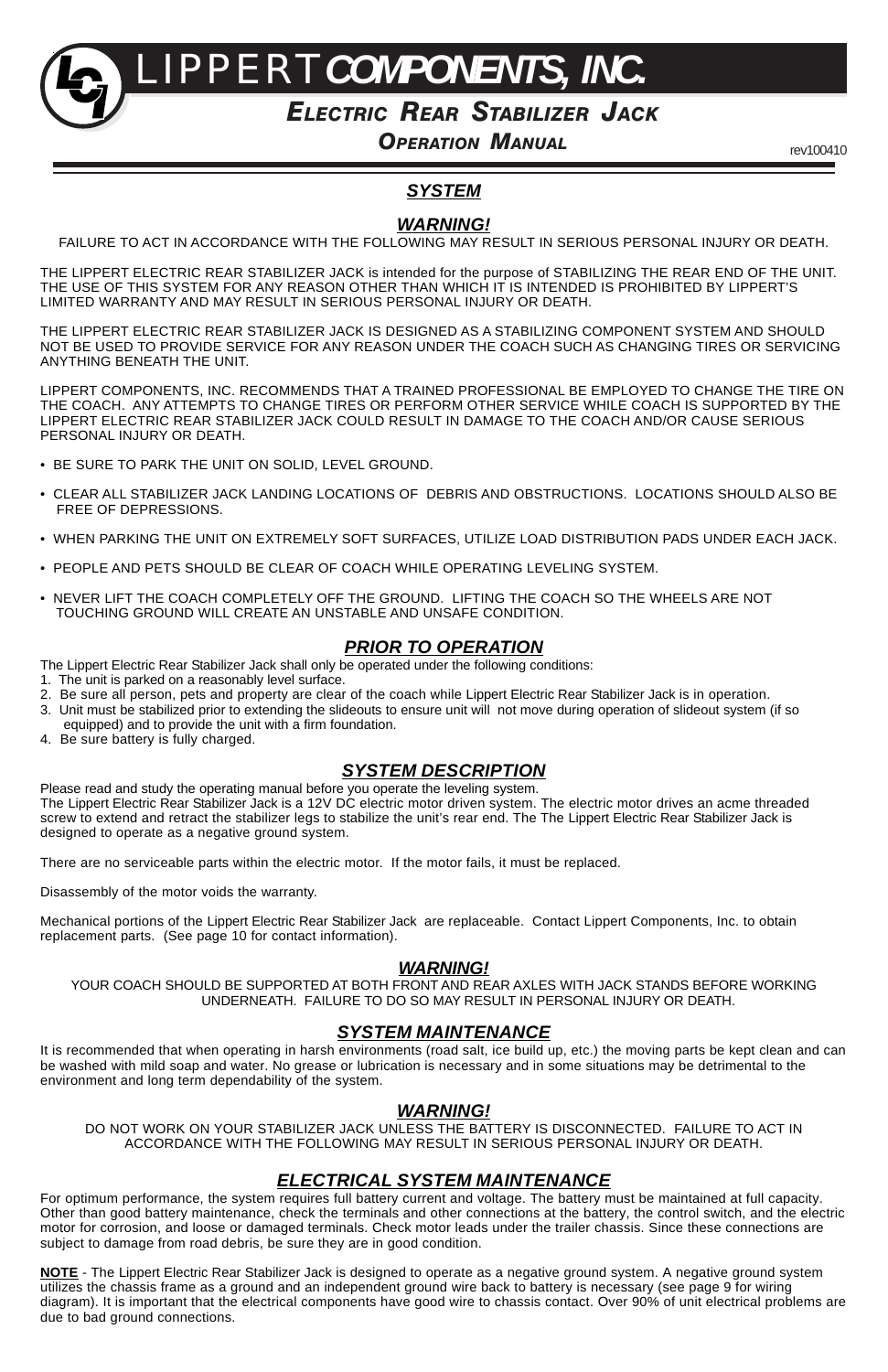

# ELECTRIC REAR STABLIZER JACK

| ITEM NO. | <b>PART NUMBER</b>             | QTY            |
|----------|--------------------------------|----------------|
|          | <b>OUTER RAIL</b>              |                |
| 2        | <b>MOUNTING BRACKET</b>        | $\overline{2}$ |
| 3        | <b>JACK LEG SUPPORT ARM</b>    | 4              |
| 4        | <b>JACK LEG</b>                | 2              |
| 5        | <b>INNER RAIL</b>              |                |
| 6        | <b>12VDC MOTOR</b>             |                |
| 7        | LH DRIVE ACME THREADED ROD     |                |
| 8        | RH DRIVE ACME THREADED ROD     |                |
| 9        | <b>MOTOR DRIVE COUPLER</b>     |                |
| 10       | <b>MOTOR MOUNT</b>             |                |
| 11       | <b>FOOT PAD</b>                | 2              |
| 12       | <b>THREADED ROD COUPLER</b>    |                |
| 13       | <b>MANUAL OVERRIDE COUPLER</b> |                |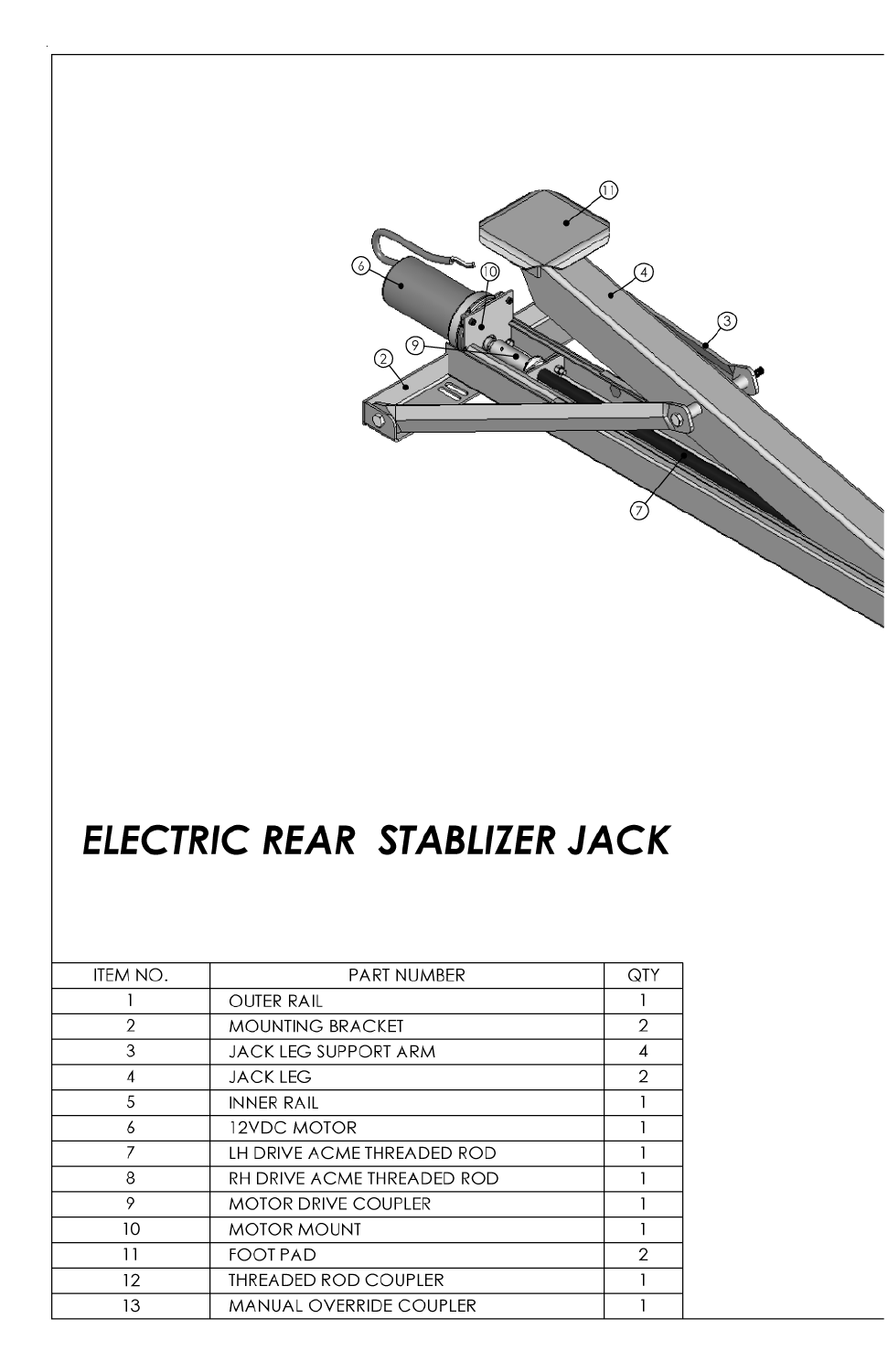